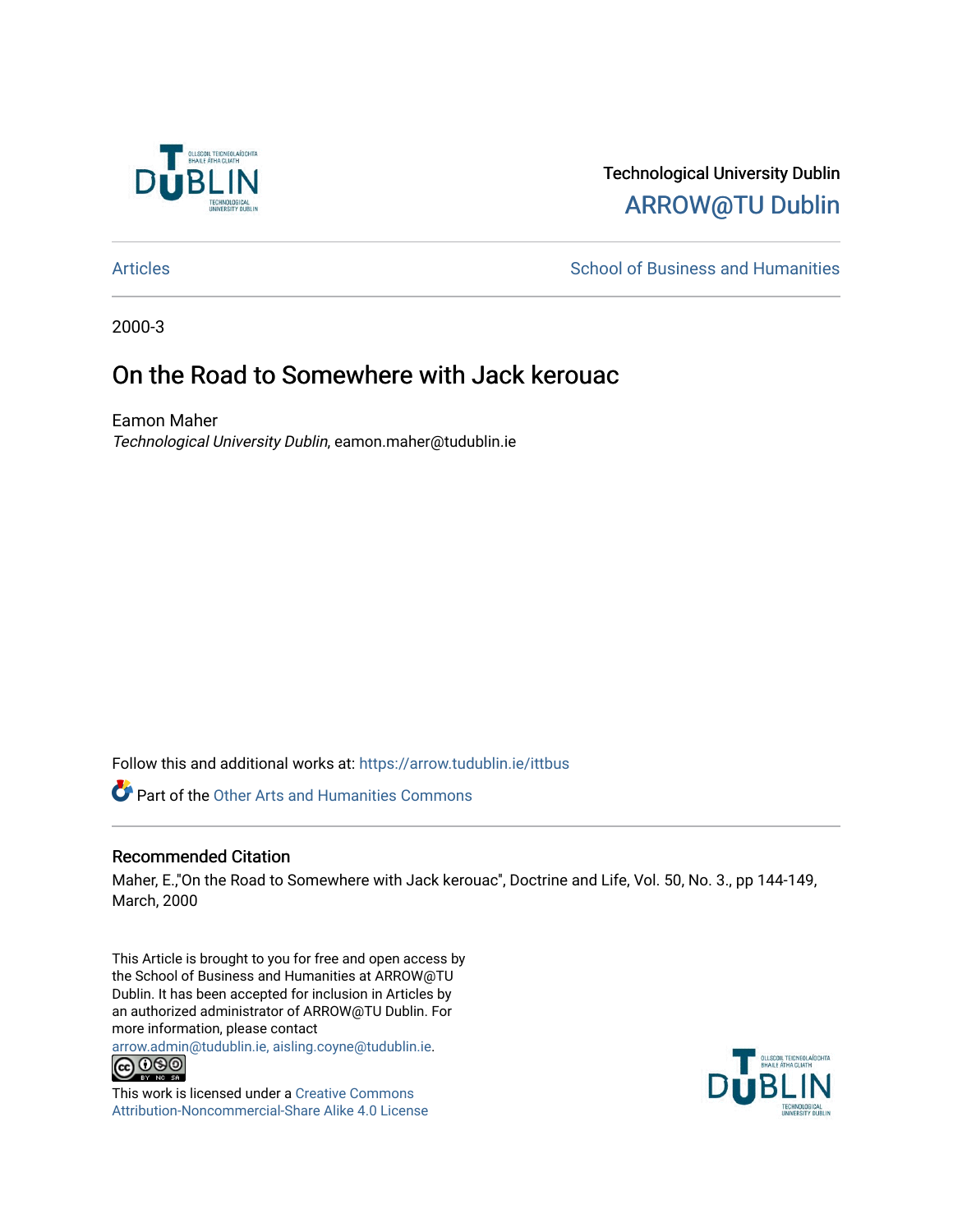# **On The Road to Somewhere with jack Kerouac**

#### EAMON MAHER

A friend of mine, a Cistercian monk, recommended that I read JackKerouac's *OntheRoad(1958).* <sup>1</sup>Ihadneverheardofthe book or the author and wondered what was in store for me. It struck me as slightly strange initially that a book introducing its readers to the *beat generation-* a group of people who roamed the American continent in a wild and desperate search for identity and purpose - should have appealed so much to this monk.

However, I wasn't long about discovering the relevance of Sal Paradise's chronicle of his trips across America to anyone interested in the quest for the Absolute. For behind the descriptions of long journeys and deep discussions, of encounters with alcohol, sex and drugs, there lies a rich spiritual vein that is at once dated and contemporary. The America of the 1950s was a place where young people were searching for an authentic meaning to existence. They didn't want to settle comfortably into a secure lifestyle full of restraints and responsibilities. They preferred to expose themselves to new experiences, to test their limits, to taste love, to understand the world and other people. The end of the Second World War and the emerging conflict in Korea were displaying a side of the human character that led to bewilderment and despair among thinking, sensitive people. God, it was believed by many, could no longer be found in traditional religious practice but had to be sought in the margins, among the people who dared look in to their soul and see themselves as they really were. Thus it was for Sal Paradise and his friend, Dean Moriarty, a young man who had done time in a state penitentiary and whose life was a complete whirlwind offast cars and constant search. Sal, the narrator, is fascinated by the antics of Dean and his friends, of whom he says:

1. London: Andre Deutch. References will be to the seventh impression, 1970.

Eamon Maher is lecturer in French at the Institute of Technology, Tallaght, Dublin. His book, *Crosscurrents and Confluences: Echoes of Religion in 20th-centuryFictioo* (Veritas) will be published in April2000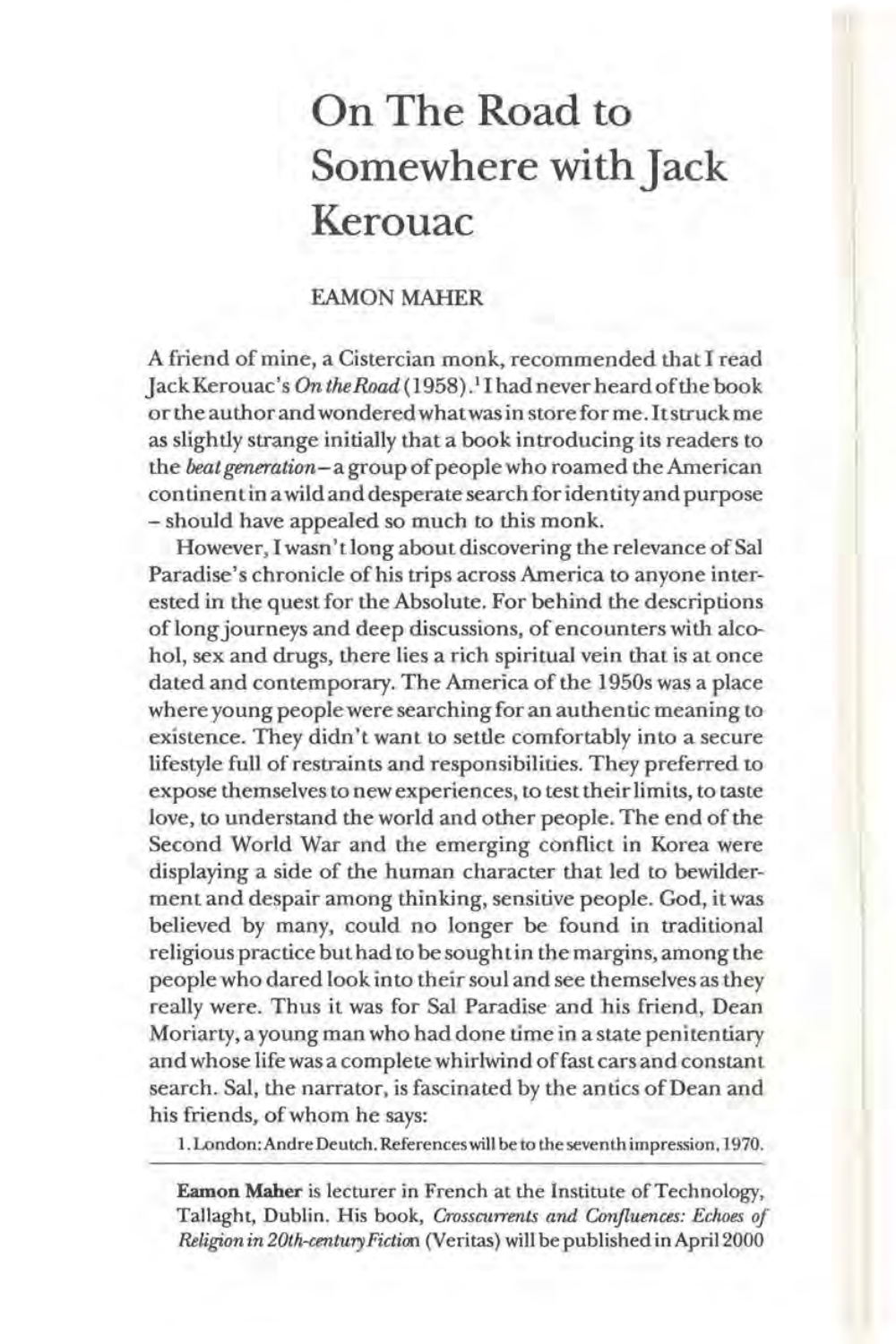They were like the man with the dungeon stone and the gloom, rising from the underground, the sordid hipsters of America, a new beat generation that I was slowly joining. (p. 54)

A man with a literary vocation, Sal believes that he will find the material for his writing by going 'on the road' with people like Dean. His intuition proves correct. The journey turns out, in fact, to be a voyage of discovery. The people he encounters and with whom he spends time are instrumental in bringing about selfknowledge. If you lead a sedentary life, never moving from the one area-just eating, drinking, working, raising a family- you are only half-alive in the minds of Sal and Dean. 'The road is life' (p. 211), as they put it so succinctly, and the road leads to life. 'Digging' people, attending wild parties, listening to 'hot' music, they never stay too long in the one place. Dean is incapable of loving just one woman (he marries three times and maintains relations with all three wives concurrently) and cannot resist the urge to move on to the next port of call.

The excitement is palpable as the few belongings are thrown into the battered suitcase and the journey begins. References to Proust, poetry, philosophy are commonplace in the novel even if it is not always apparent that the speakers have fully grasped what these writers were attempting to achieve in their books. The solitude and lack of understanding between human beings is also captured very well. Mter a sexual encounter with a girl in Denver, Sal attempts to tell her of his excitement about life and the things they could do together. But his words fall on deaf ears:

She turned away wearily. We lay on our backs, looking at the ceiling and wondering what God had wrought when he made life so sad.... Boys and girls in America have such a sad time together: sophistication demands that they submit to sex immediately without proper preliminary talk. Not courting talk- real straight talk about souls, for life is holy and every moment is precious. (p. 57)

This is the type of situation that is as relevant today as it was fifty years ago. The sense of disillusionment that comes after an anonymous and meaningless coupling is conveyed strongly in these lines. There is no exaltation, just two human beings who have sought refuge in each other without having any prior knowledge of the other person. Emptiness and despair, the lack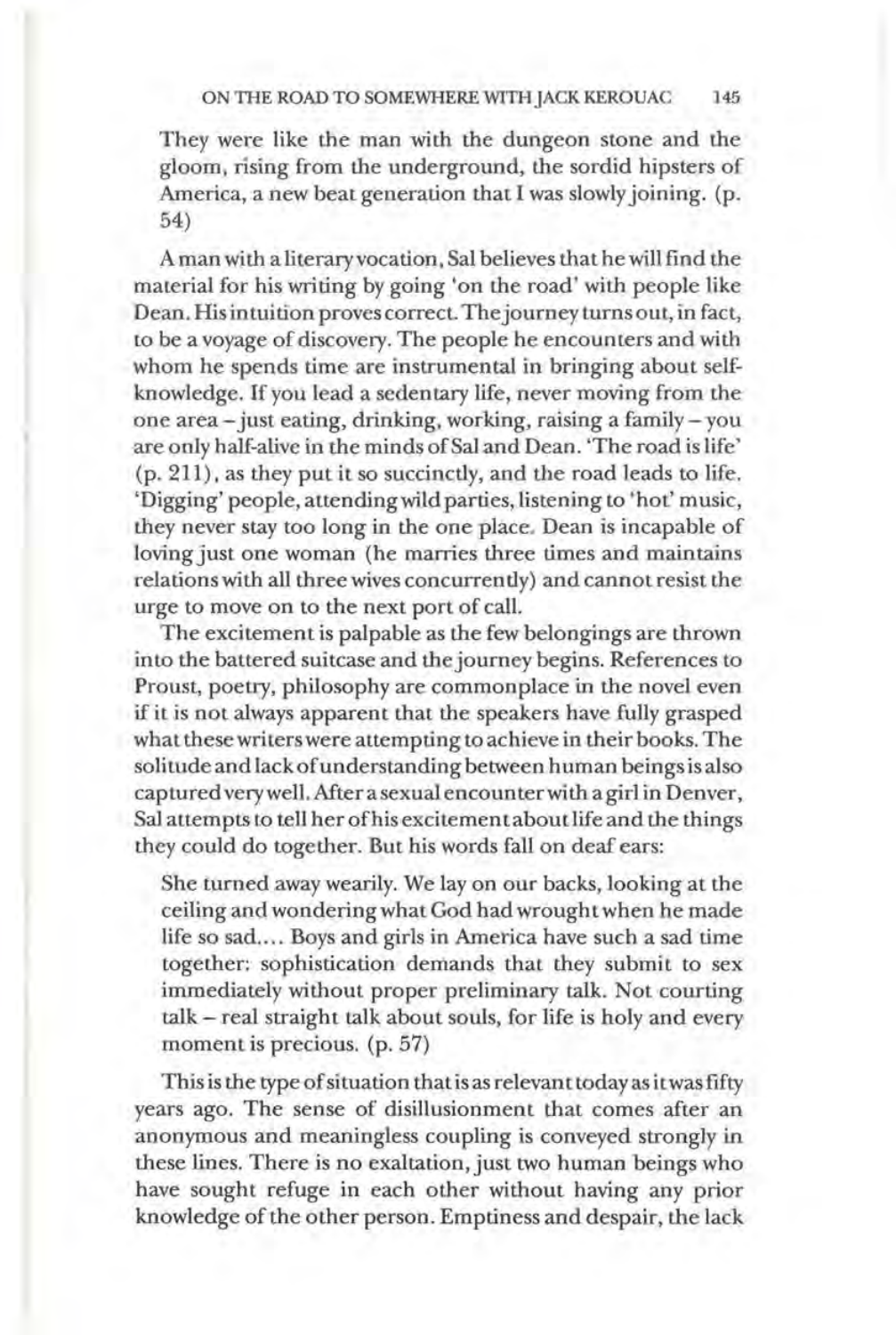#### 146 DOCTRINE AND LIFE

of communication between human beings, these are what come across very strongly.

At a time in Ireland when there is so much talk of anonymous teenage sexual relations, we might do well to dwell on this sort of passage when warning of the dangers to which this kind of sexual activity can lead. Because it no longer means anything to most teenagers to state that sex before marriage and without love is morally wrong - it has also to be put across what despair and anguish it can bring. The pressures on young people to conform have always been intense. But to be sophisticated, it is not necessary to be sexually active. When this experience happened to Sal, he was in his twenties and so capable of rationalising it. How would a thirteen or fourteen year-old handle giving him/ herself to another 'without proper preliminary talk'?

God is mentioned in the passage above also for the first time. He recurs intermittently throughout the novel. That said, there is absolutely no reference to Church services or formal prayer, which play no role in the characters' lives. Spirituality is present in poetry, music, nature, fraternity, innocence. God is a minor character in the book, forming a kind of subplot to the main action, in the background and yet somehow always present.

God is present also in the quest on which the characters embark- this is especially true of Dean, the focal point of the novel. The product of a dysfunctional home - he never saw his mother's face and his alcoholic father spent his time riding freights, working as a scullion in railroad kitchens, drinking himself to death- he had problems with the police from an early age. In prison, he promised himself the right to live. The lack of love in the home led him to seek it from any possible source: 'Every new girl, every new wife, every new child was an addition to his bleak impoverishment.' (p. 132) His efforts at finding happiness through his wives and children do not work out, because he is only ever truly happy when he is on the road. Always on the move towards a goal he will never achieve, he knows that the joy is in the search and not in the finding. People are attracted to him in the beginning because of his restless spirit, his lightheartedness, his charm. But there comes a time when he disgusts his former friends. The narrator, Sal, comments:

I suddenly realised that Dean, by virtue of his enormous series of sins, was becoming the Idiot, the Imbecile, the Saint of the lot.... That's what Dean was, the HOLY GOOF. (pp. 194-195)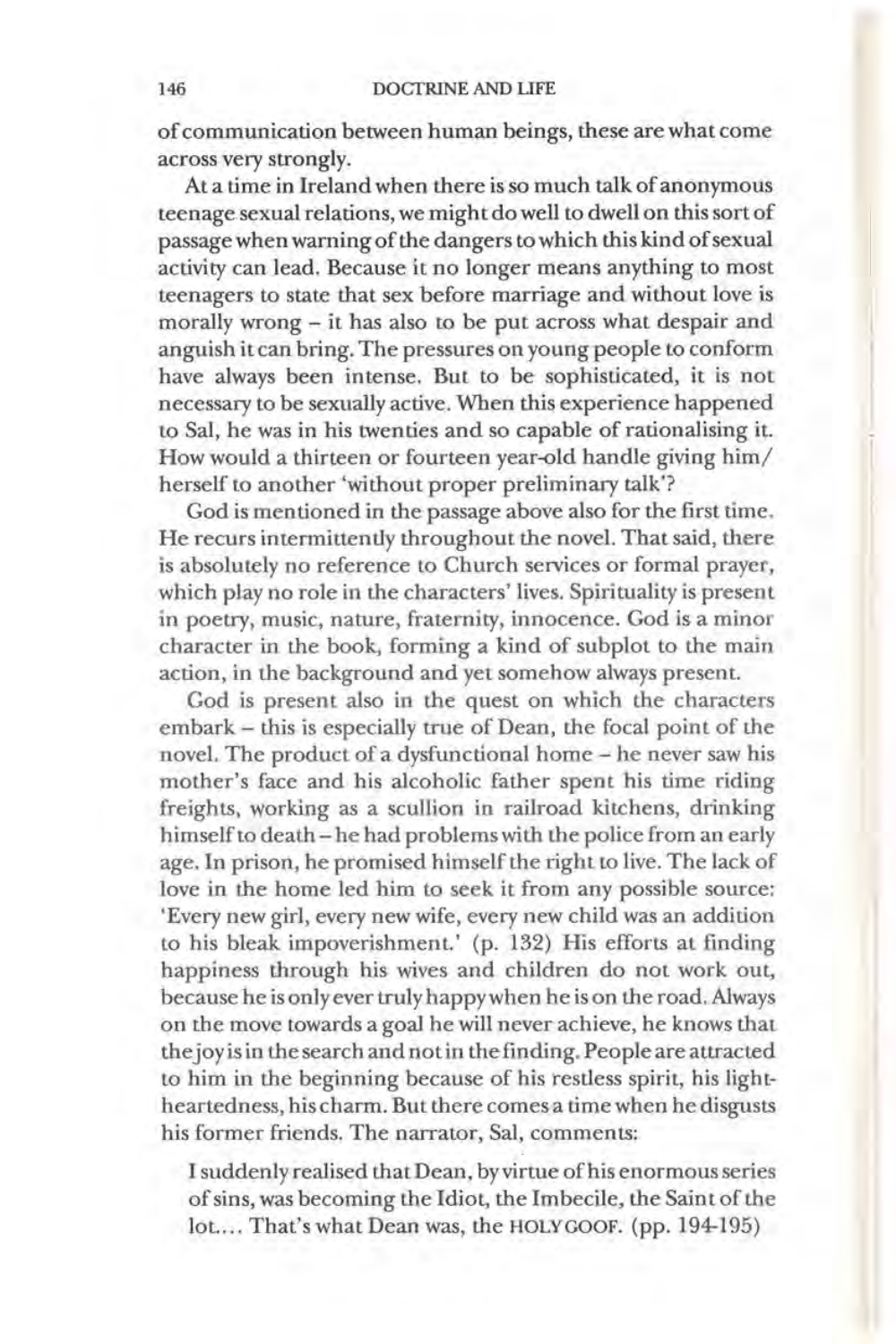#### ON THE ROAD TO SOMEWHERE WITH JACK KEROUAC 147

Sal senses that Dean possesses an interior quality that attracts and repulses people. He incites bitterness, recriminations, morality, sadness in equal measure and yet he is capable of leaving all that behind him to enjoy the ecstatic joy of pure being. When Galatea opines that the sooner he's dead the better, Sal interjects:

'Very well, then,' I said, 'but now he's alive and I'll bet you want to know what he does next and that's because he's got the secret that we're all busting to find and it's splitting his head wide open and if he goes mad don't worry, it won't be your fault but the fault of God.' (p. 195)

Here we have another reference to God, a God who seems to remain aloof from the destiny of Man, a God whose mystery is never pierced. Dean's secret- what is this enigmatic secret? puts him on the brink of insanity. We are led to believe that he is some sort of guru, a type of lay priest whose vocation is not to provide answers but to force people to think about their lives. It is all disconcerting, confusing, open to many levels of interpretation. I don't presume to provide solutions to questions that Mr Kerouac left unanswered. In fact, the book takes the reader on a journey through the vast continent that is America, through its countryside, its cities, its beauty and its ugliness. At the end of the journey, we, like the characters, feel different without knowing what has taken place, has brought about change in us.

Passages abound where the narrator undergoes a conversion, a moment of intense revelation, an epiphany of sorts. One day, walking through the streets of San Francisco, Sal feels hungry and disillusioned. Then, unexpectedly, joy takes over:

And for just a moment I had reached the point of ecstasy that I had always wanted to reach, which was the complete step across chronological time into timeless shadows, and wonderment in the bleakness of the mortal realm, and the sensation of death kicking at my heels to move on, with a phantom dogging its own heels, and myself hurrying to a plank where all the angels dove off and flew into the holy void of uncreated emptiness, the potent and inconceivable radiancies shining in bright Mind Essence, innumerable lotus-lands falling open in the magic mothswarm of heaven. (p. 173)

The language in this passage is not for the fainthearted. Certainly, the 'magic moth swarm of heaven' is not a formula that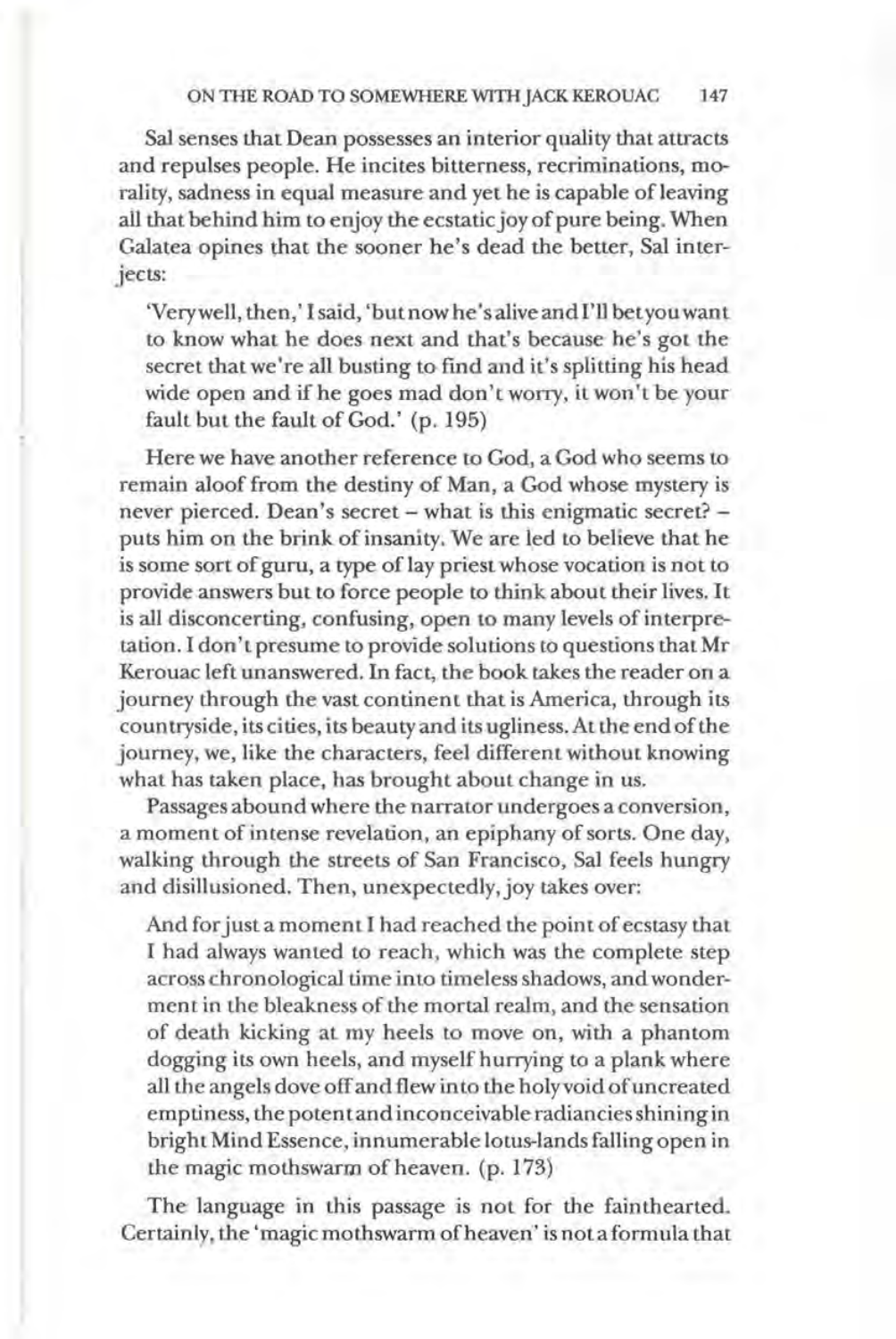#### 148 DOCTRINE AND LIFE

particularly appeals to me. That said, the lasting impression of rebirth is successfully conveyed, the impression of diving into eternity and re-emerging at the other side, the same and yet changed. The void of uncertainty, the brightness and the bleakness- much is conveyed by a series of contrasts and contradictions. Mter reading the description a number of times, you begin to be carried along by the music of the style, the power and the sincerity of the emotions conveyed.

Overall, it has to be said that Sal is describing a spiritual rebirth which fuels his literary impulses. He needs to put into words an experience that goes beyond human language. Dean undergoes the same type of experience, but we are not privy to it, as it is not described in the book. We know that he sends 30,000-word letters to Sal but we don't know what's in them. His broken body at the end of the book is a symbol of the suffering he has endured. His slurred speech has become almost incomprehensible. When he speaks, it's enigmatic and disturbing: 'But you see- no need to talk any more- and further.' Has he entered a new dimension in which language is redundant, in which sensations are everything? Who's to say? We are left to make up our own minds on that issue.

Sal and Dean remain friends to the end, but whereas Sal seems satisfied with his writing and his girlfriend, Laura, Dean is still on the move- back to San Francisco to his second wife, Camille, who is capable of loving him in an unconditional manner. Sal has achieved some success with his books and has settled down to a more sedentary lifestyle. There are not too many people who keep moving until they die. Most of us settle for less than what our youthful ambitions desired. Others, like Dean, know that the quest goes on and that to stand still, to stop questioning, means instant death.

The American continent, with its huge bulk and rugged beauty, provides the perfect backdrop for this novel of movement and discovery. I think back to my Cistercian friend and realise that he was correct, as always, in his recommendation. *On the Road* brought me to places within myself that I hadn't known existed. I related to the musings of the characters on existence, to their attempts to find meaning in the midst of chaos.

And through it all I was reminded that things have not changed that much since the middle of the last century. There are still many people trying to come to terms with life in their own